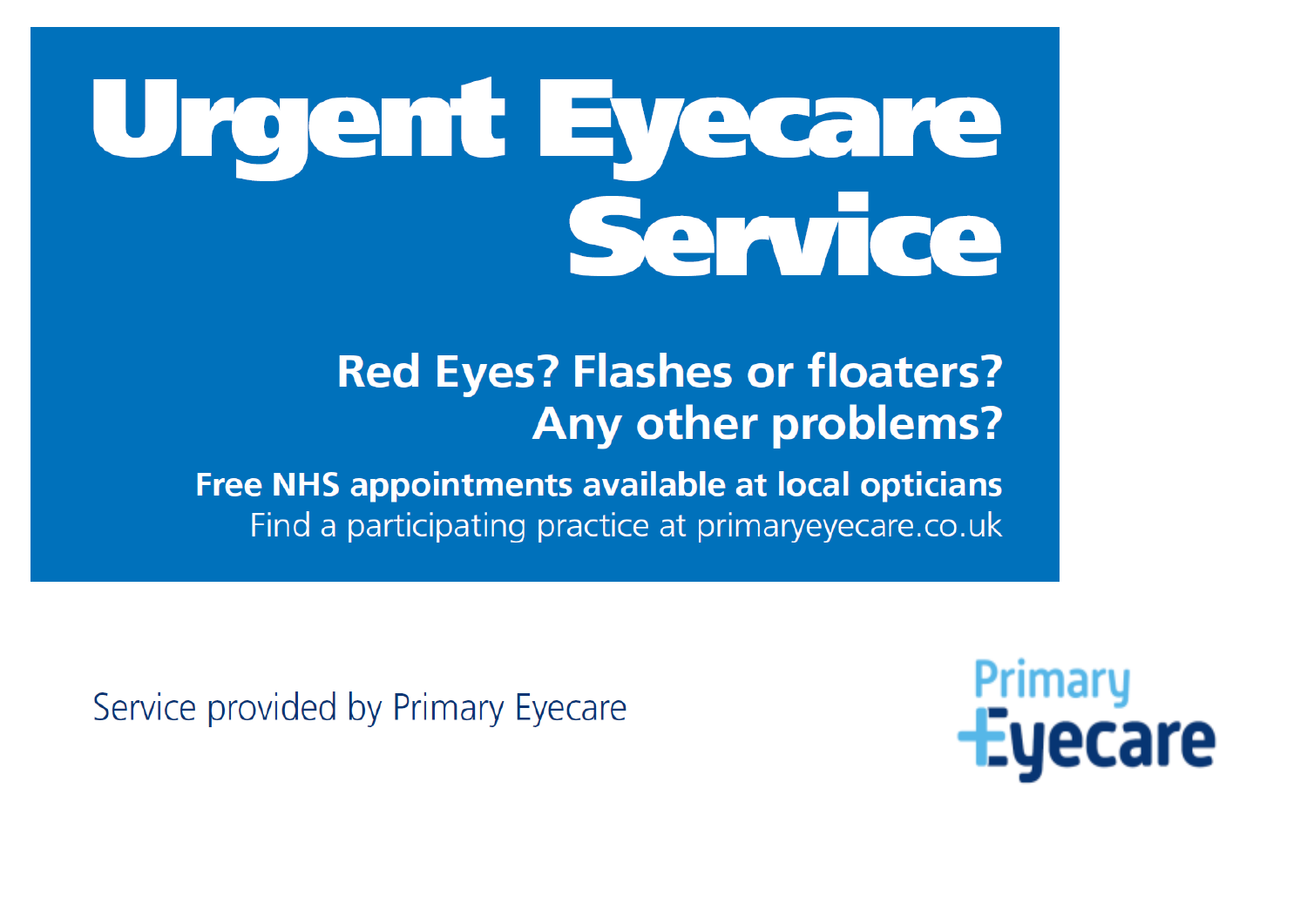#### **Urgent Eyecare Service** (CUES)



Please choose a practice from the below list and contact them using the telephone number provided. The practice will run through some questions to understand your symptoms better. All patients who are suitable for an appointment within the service will have a remote telephone / video consultation with an accredited practitioner. Only those requiring essential eye care will attend an optical and see an optometrist for an appointment.

This list is subject to change, please visit www.primaryeyecare.co.uk

| <b>Practice Name</b>           | <b>Address</b>                     | <b>Town</b>                | County         | <b>Post Code</b> | <b>Telephone Number</b> |
|--------------------------------|------------------------------------|----------------------------|----------------|------------------|-------------------------|
| <b>Actons Opticians</b>        | 10 Cornmarket                      | Worcester                  | Worcestershire | WR1 2DR          | 01905 22156             |
| <b>Andrew Jelley Opticians</b> | 18 Teme Street                     | <b>Tenbury Wells</b>       | Worcestershire | <b>WR15 8BA</b>  | 01584 811445            |
| <b>BBR Optometry</b>           | Marbury House, 38 St Owen Street   | Hereford                   | Herefordshire  | <b>HR1 2PR</b>   | 01432 265030            |
| <b>Boots Opticians</b>         | 52 St Andrews Square               | Droitwich Spa              | Worcestershire | WR9 8HE          | 01905 774661            |
| <b>Edmund Proctor</b>          | Coppice Gate, Tanners Hill         | Bewdley                    | Worcestershire | <b>DY12 2LP</b>  | 07701 281081            |
| <b>Associates</b>              |                                    |                            |                |                  |                         |
| <b>Eye Opticians</b>           | 28 Hewell Road                     | <b>Barnt Green</b>         | Birmingham     | <b>B45 8NE</b>   | 0121 445 4545           |
| <b>Eyecare Opticians</b>       | <b>BHI Parkside Health Centre,</b> | Bromsgrove                 | Worcestershire | <b>B61 OAZ</b>   | 0152 7888599            |
| <b>Parkside</b>                | Stourbridge Road                   |                            |                |                  |                         |
| <b>Eyedeals Direct</b>         | 46 High Street                     | Bromsgrove                 | Worcestershire | <b>B61 8HQ</b>   | 01527 579777            |
| <b>Geoffrey Roberts</b>        | 38 St Johns                        | Worcester                  | Worcestershire | <b>WR2 5AJ</b>   | 01905 423217            |
| <b>Optometrist</b>             |                                    |                            |                |                  |                         |
| <b>Hagley Eyecare studio</b>   | 41 The Old Wood Yard, Hagley Hall  | Hagley                     | Worcestershire | DY9 9LQ          | 01562887138             |
| <b>Holland Opticians</b>       | 16 Graham Road                     | Malvern                    | Worcestershire | <b>WR14 2HL</b>  | 0168 4573942            |
| <b>James Osborne</b>           | 1-3 Swan Lane                      | Evesham                    | Worcestershire | <b>WR11 4PA</b>  | 01386 47997             |
| <b>Optometrists</b>            |                                    |                            |                |                  |                         |
| <b>John &amp; Diane Miller</b> | Chartwell House, 38 Church Street  | Malvern                    | Worcestershire | <b>WR14 2AZ</b>  | 01684 564766            |
| <b>John &amp; Diane Miller</b> | 27 High Street                     | Ledbury                    | Herefordshire  | <b>HR8 1DS</b>   | 01531 632290            |
| P J Health                     |                                    | <b>Domiciliary Service</b> |                | 07807824623      |                         |
| <b>Pershore Eyecare</b>        | 16 Bridge Street                   | Pershore                   | Worcestershire | <b>WR10 1AT</b>  | 0138 6555676            |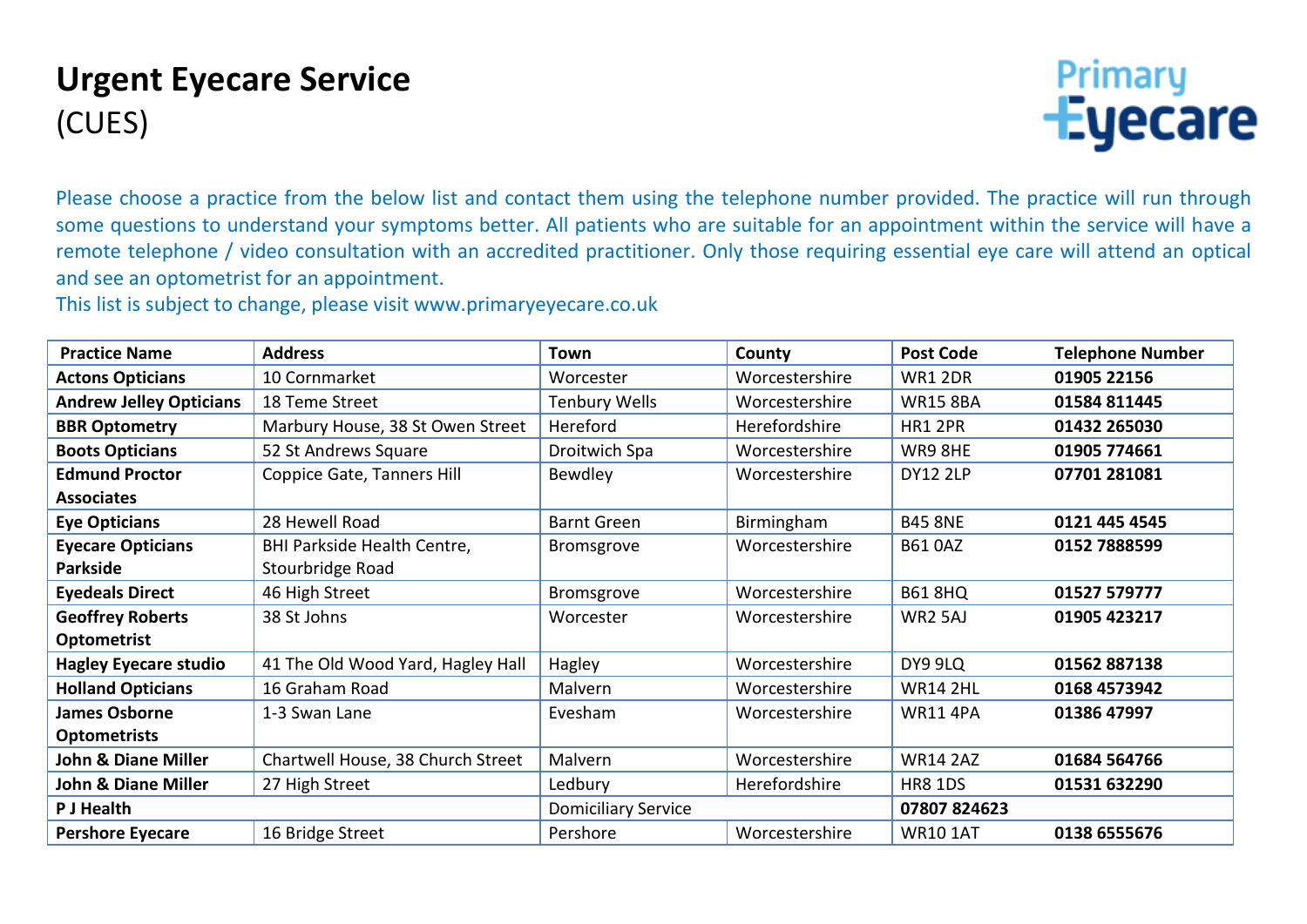| <b>Centre</b>                 |                                    |                    |                 |                 |               |
|-------------------------------|------------------------------------|--------------------|-----------------|-----------------|---------------|
| P J Health                    | 8 Andrews Drive                    | Evesham            | Worcestershire  | <b>WR11 2JN</b> | 07807824623   |
| <b>Peter Meredith</b>         | 1 Black Swan Walk                  | Leominster         | Herefordshire   | HR6 8HU         | 01568 616332  |
| <b>Optometrist</b>            |                                    |                    |                 |                 |               |
| <b>Peter Smith Opticians</b>  | 14 High Street                     | Pershore           | Worcestershire  | <b>WR101BG</b>  | 01386 553 922 |
| <b>Philip Crawford</b>        | 8 Oxford Street                    | Kidderminster      | Worcestershire  | <b>DY10 1BB</b> | 01562 822577  |
| <b>Opticians</b>              |                                    |                    |                 |                 |               |
| <b>Scotts Opticians</b>       | Ross Community Hospital, Alton     | Ross-on-Wye        | Herefordshire   | HR9 5AD         | 01989 567244  |
|                               | <b>Street</b>                      |                    |                 |                 |               |
| <b>Scotts Opticians</b>       | 16 High Street                     | Kington            | Herefordshire   | HR5 3AX         | 01544 231330  |
| <b>Specsavers Opticians</b>   | Sainsburys, 2 Carpet Trades Way    | Kidderminster      | Worcestershire  | <b>DY11 6XP</b> | 01562 754241  |
| <b>Specsavers Opticians</b>   | 9 - 13 Pump Street                 | Worcester          | Worcestershire  | <b>WR1 2QX</b>  | 01905 729779  |
| <b>Specsavers Opticians</b>   | 10 St Andrews Square               | Droitwich          | Worcestershire  | WR9 8HE         | 01905 7090660 |
| <b>Specsavers Opticians</b>   | 12 Maylord Street                  | Hereford           | Herefordshire   | <b>HR1 2DS</b>  | 01432 353464  |
| <b>Specsavers Opticians</b>   | 13 Gloucester Road                 | Ross on Wye        | Herefordshire   | HR9 5BU         | 01989 564460  |
| <b>Specsavers Opticians</b>   | 25 West Street                     | Leominster         | Herefordshire   | <b>HR6 8EP</b>  | 01568 619340  |
| <b>Specsavers Opticians</b>   | 3 The Homend                       | Ledbury            | Herefordshire   | <b>HR8 1BN</b>  | 0153 633384   |
| <b>Specsavers Opticians</b>   | 45 High Street                     | Stourport on seven | Worcestershire  | <b>DY13 8BX</b> | 01299 877999  |
| <b>Specsavers Opticians</b>   | 33 Bull Ring                       | Ludlow             | Shropshire      | <b>SY8 1AA</b>  | 01584 871210  |
| <b>Specsavers Opticians</b>   | 2 Coventry street                  | Kidderminster      | Worcestershire  | <b>DY10 2DG</b> | 01562823552   |
| <b>Specsavers Opticians</b>   | Unit 14 New Walk, Kingfisher       | Redditch           | Worcestershire  | <b>B97 4YP</b>  | 01527 595558  |
|                               | <b>Shopping Centre</b>             |                    |                 |                 |               |
| <b>Specsavers Opticians</b>   | Malvern Retail Park, Roman Way     | Malvern            | Worcestershire  | <b>WR14 1PZ</b> | 01684 567465  |
| <b>Specsavers Opticians</b>   | <b>Bishops Walk Tewkesbury</b>     | Tewkesbury         | Gloucestershire | <b>GL20 5LQ</b> | 01684 273027  |
| <b>Specsavers Opticians</b>   | Sainsbury's Supermarket, Gallagher | Tewkesbury         | Gloucestershire | <b>GL51 9RR</b> | 01242 230510  |
|                               | <b>Retail Park</b>                 |                    |                 |                 |               |
| <b>Specsavers Opticians</b>   | 131 High Street                    | Bromsgrove         | Worcestershire  | <b>B61 8AE</b>  | 01527 579815  |
| <b>Specsavers Opticians</b>   | 206 High Street Cheltenham         | Cheltenham         | Worcestershire  | <b>GL50 3HF</b> | 01242 224314  |
| O'Brien Wrench &              | Theocsbury House, 18-20 Barton     | Tewkesbury         | Gloucestershire | <b>GL20 5PP</b> | 01684 850212  |
| <b>Lowcock Opticians</b>      | <b>Street</b>                      |                    |                 |                 |               |
| <b>Vision Express</b>         | 7/8 High Street                    | Hereford           | Herefordshire   | HR4 9AA         | 01432 342433  |
| <b>Waller and Waller</b>      | Lambert House, Edith Walk          | Malvern            | Worcestershire  | <b>WR14 4QH</b> | 01684 892727  |
| <b>Tromans Family Eyecare</b> | 255a Worcester Road Malvern        | Malvern            | Worcestershire  | <b>WR14 1AA</b> | 01684 565145  |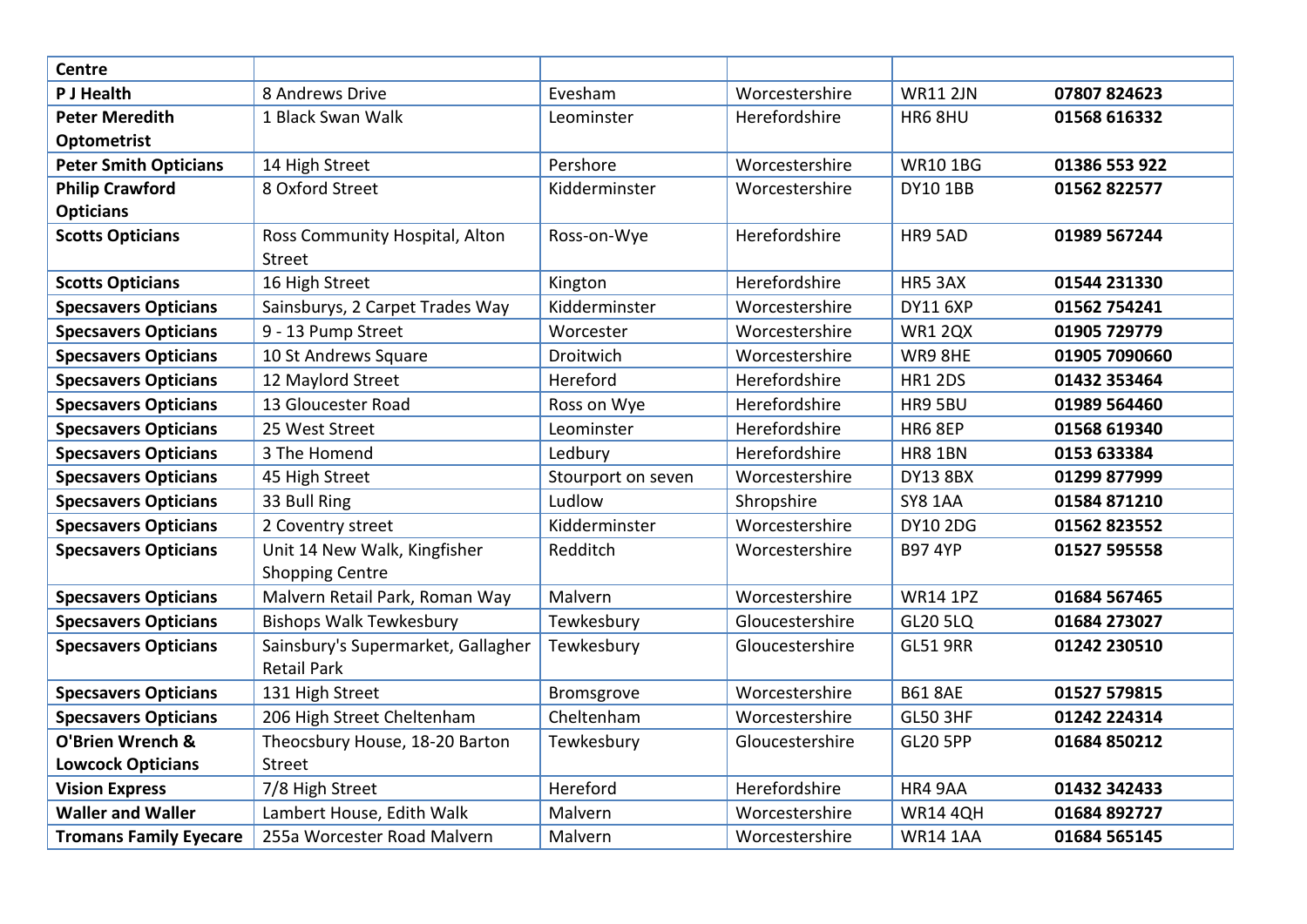| <b>Worcester Eyecare</b>  | 91 Sidbury Worcester       | Worcester  | Worcestershire  | WR1 1HU         | 01905 863585 |
|---------------------------|----------------------------|------------|-----------------|-----------------|--------------|
| <b>Brauchli Opticians</b> | 7 St Swithins Street       | Worcester  | Worcestershire  | <b>WR1 2PY</b>  | 01905 26193  |
| <b>Keith Holland and</b>  | 27 St Georges Road         | Cheltenham | Gloucestershire | <b>GL50 3DT</b> | 01242 233500 |
| <b>Associates</b>         |                            |            |                 |                 |              |
| Harper & Cooper           | 5 Ormond Place             | Cheltenham | Gloucestershire | <b>GL50 1JD</b> | 0124 2254721 |
| <b>Smith and Swepson</b>  | 2 Imperial Square          | Cheltenham | Gloucestershire | <b>GL50 1QB</b> | 0124 2243800 |
| <b>Boots Opticians</b>    | 99-100 High St, Tewkesbury | Tewkesbury | Gloucestershire | GL20 5JZ        | 01684 294817 |
| A B Optics                | 113 Barnards Green Road    | Malvern    | Worcestershire  | <b>WR14 3LT</b> | 01684 892586 |
| <b>Actons Opticians</b>   | 10 Cornmarket              | Worcester  | Worcestershire  | <b>WR1 2DR</b>  | 01905 22156  |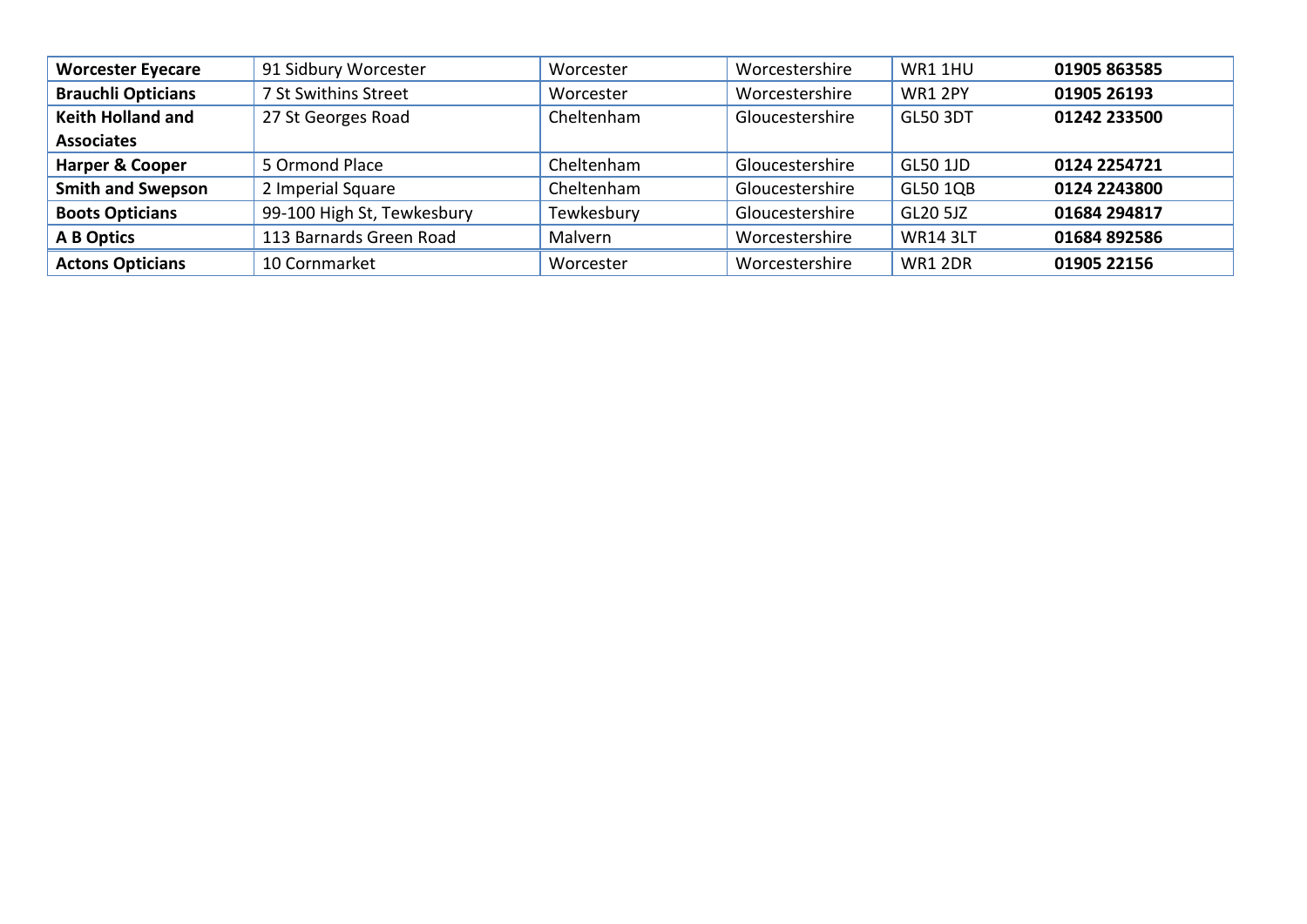## **Service Summary**



#### **COVID-19 Urgent Eyecare Service (CUES)**

#### **Inclusion & criteria**

The aim of the Covid-19 Urgent Eyecare Service (CUES) is to ensure people can access urgent eyecare within primary care during the coronavirus pandemic. Presenting symptoms will typically include a red or painful eye, foreign body, sudden change in vision, or flashes and floaters which might suggest retinal detachment.

#### **Referral & Entry points**

Access to the service is restricted to telephone booking only to:

- Identify people with Covid-19 symptoms, at risk /self-isolating people to signpost to appropriate services
- Offer telephone/ video consultation and self-care advice or provide signed orders remotely, where appropriate
- Offer face to face appointments with optometrist following telephone/video consultations for those who are presenting with urgent and higher risk symptoms (observing PPE guidance and social distancing advice)
- Signpost to emergency services, as appropriate.

Patients should be advised to contact a participating local optical practice directly, participating practices can be found at http://primaryeyecare.co.uk/find-a-practice/ The first optical practice contacted will triage and direct a patient to the most appropriate clinician for their condition if a face to face appointment is required.